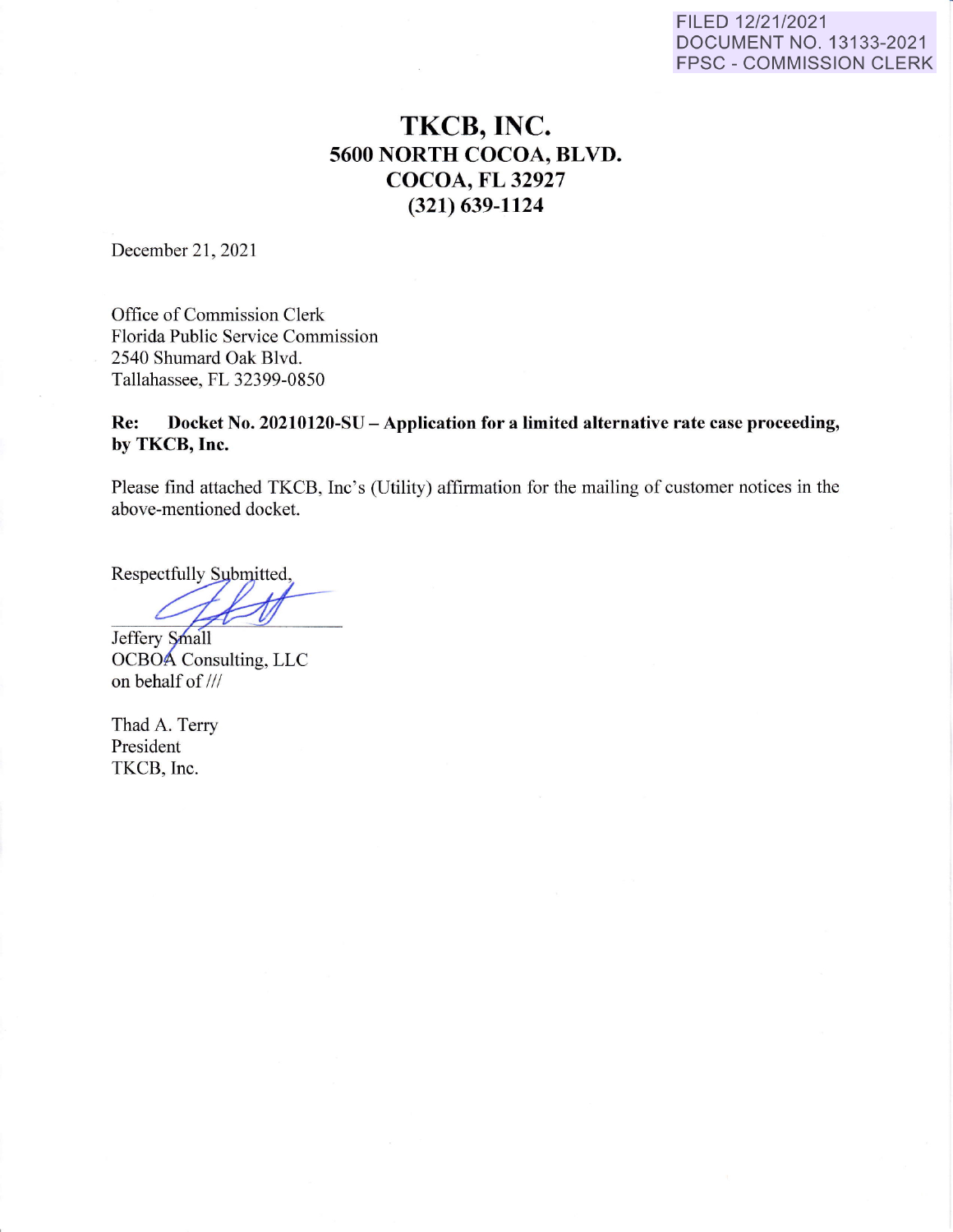## **Affirmation**

I, Thad A. Terry, hereby affirm that I have provided, by U.S. mail, the attached **Notice of Approved**  Wastewater Rates to the customers of TKCB, Inc., on December17, 2021.

Signature:

mi

Name:

Thad A. Terry

Title: President, TKCB, Inc.

Tel Number: (321) 639-1124

Sworn to and subscribed before me this  $d \frac{1}{s^+}$  day of  $\frac{1}{s}$  **bec.** , 2021.

 $(\sqrt{\phantom{a}})$  Personally known

( ) Identification presented

My Commission expires:

 $N_{00}$ , 16, 2025

(SEAL)



Notary Public State of Florida